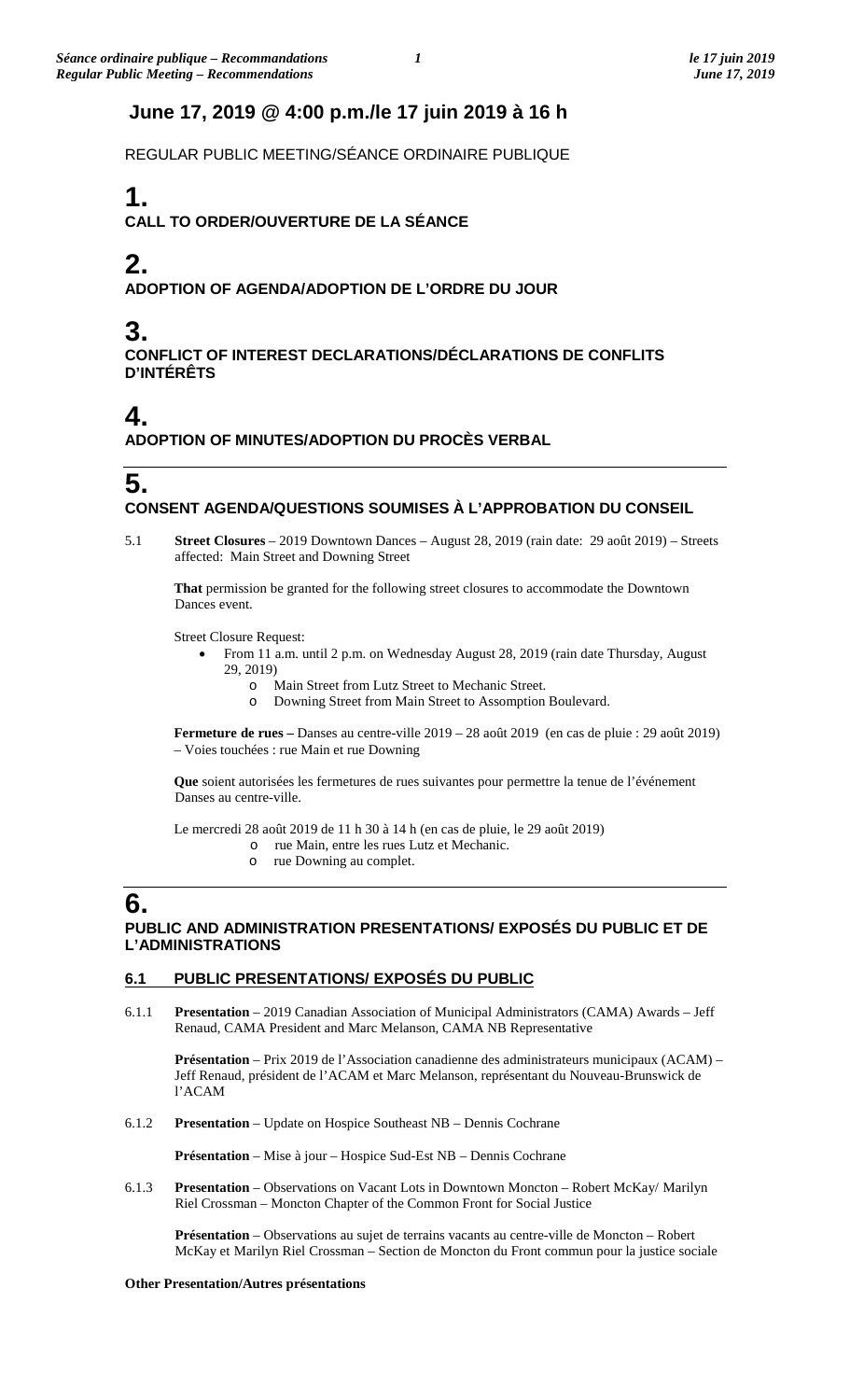#### **6.2 ADMINISTRATION PRESENTATIONS/EXPOSÉS DE L'ADMINISTRATION**

6.2.1 **Presentation** – National Indigenous Peoples Day – Joanne Duguay, Cultural Development Officer

**Présentation** – Journée nationale des peuples autochtones – Joanne Duguay, agente de développement culturel

## **7. PLANNING MATTERS/ QUESTIONS D'URBANISME**

#### **8. STATEMENTS BY MEMBERS OF COUNCIL/ EXPOSÉS DES MEMBRES DU CONSEIL**

| Bryan Butler    |
|-----------------|
| Susan Edgett    |
| Paul Pellerin   |
| Pierre Boudreau |
| Greg Turner     |

Shawn Crossman Paulette Thériault Blair Lawrence Charles Léger Brian Hicks Dawn Arnold

## **9.**

#### **REPORTS AND RECOMMENDATIONS FROM COMMITTEES AND PRIVATE MEETINGS/ RAPPORTS ET RECOMMANDATIONS DES COMITÉS ET RÉUNIONS À HUIS CLOS**

9.1 **Recommendation(s)** – Committee of the Whole – May 27, 2019

**That** Moncton Council adopt the:

- 1. Public Notice Sign Policy for Municipal Plan By-Law and Zoning By-law Amendments (e.g. Rezoning Applications), as amended; and
- 2. Enhanced Notification Policy for Municipal Plan By-law and Zoning By-law Amendments (e.g. Amendment Applications).

**Recommandation(s)** – Comité plénier – 27 mai 2019

**Que** le Conseil municipal de Moncton adopte :

- 1. la Politique sur les panneaux d'avis public pour les modifications à apporter à l'Arrêté sur le Plan municipal et à l'Arrêté de zonage (soit les demandes de rezonage) dans leur version modifiée;
- 2. la Politique sur la notification améliorée pour les modifications à apporter à l'Arrêté sur le Plan municipal et à l'Arrêté de zonage (soit les demandes de modification).

#### 9.2 **Recommendation(s)** – Private Session – June 10, 2019

**That** Moncton City Council approve the lease agreement between the Moncton Lions Community Centre Inc. and the City of Moncton, and that the Mayor and City Clerk be authorized to sign all necessary documents and affix the Corporate Seal of the City of Moncton thereto.

**Recommandation(s)** – Séance à huis clos – 10 juin 2019

**Que** le Conseil municipal de Moncton approuve le contrat de location à conclure entre le Centre communautaire Moncton Lions et la Ville de Moncton, et que la mairesse et la greffière municipale soient autorisées à signer tous les documents nécessaires et à y apposer le sceau de la Ville de Moncton.

9.3 **Recommendation(s)** – Private Session – June 17, 2019

**Recommandation(s)** – Séance à huis clos – 17 juin 2019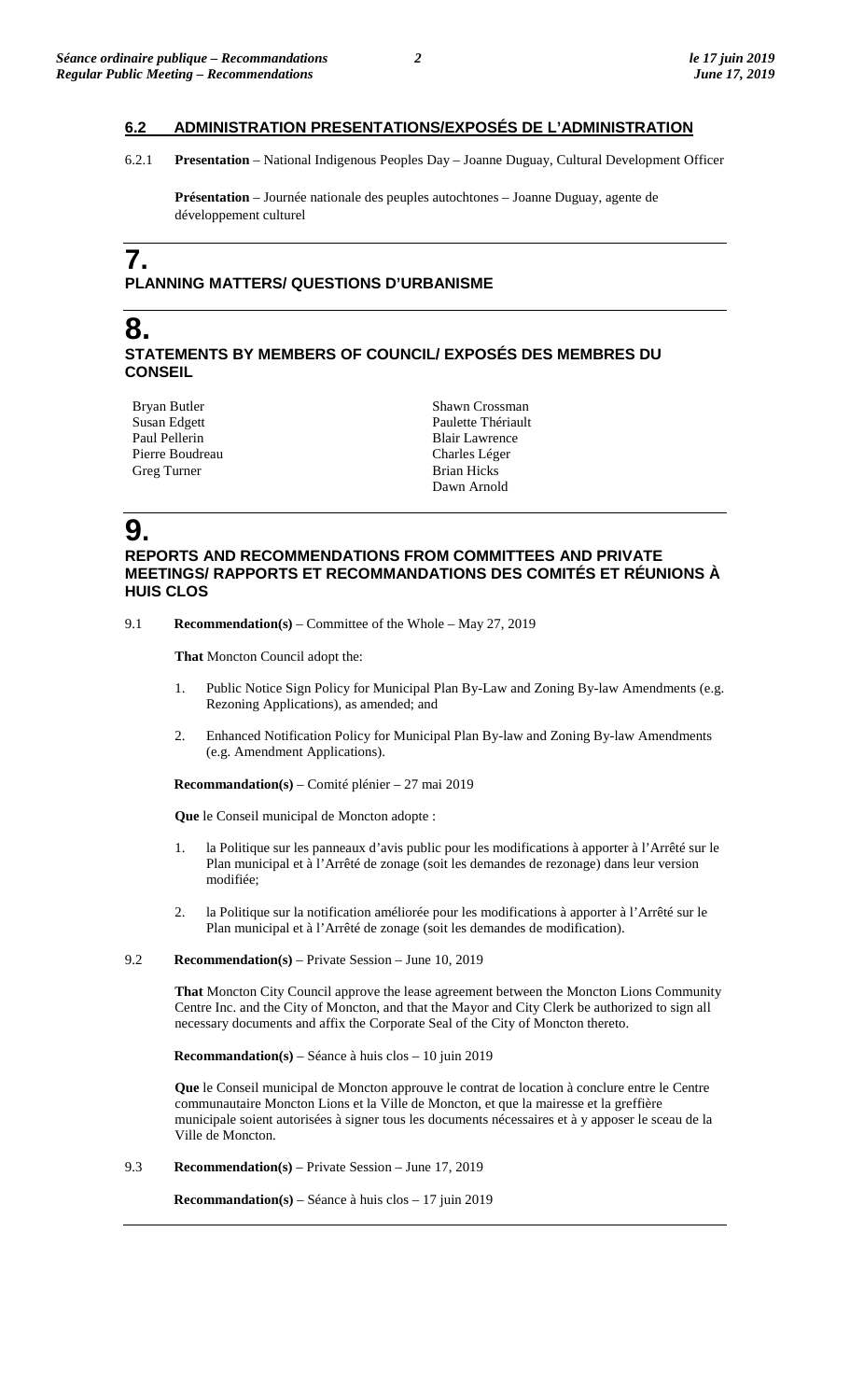## **10. REPORTS FROM ADMINISTRATION/ RAPPORTS DE L'ADMINISTRATION**

10.1 **Presentation** – Long Term Financial Model – Jacques Doucet, General Manager Finance Services

That Moncton City Council approve the recommendations included in the Long Term Financial Modelling exercise in the preparation of the 2020-2022 Operating budget and the 2020-2024 Capital Budget.

**Présentation** – Modélisation financière à long terme – Jacques Doucet, directeur général des Finances

Que le Conseil municipal de Moncton approuve les recommandations faites dans le cadre du travail de Modélisation financière à long terme en prévision du budget de fonctionnement 2020-2022 et du budget des dépenses en immobilisations 2020-2024.

#### 10.2 **City Contract W19C 03B**J – Wynwood Detention Basin

- 1. That City Contract No. W19C 03BJ, Wynwood Naturalized Wet Pond and Storm Sewer System – Phase 1, be awarded to Birch Hill Construction Ltd. in the amount of \$663,471.46 including HST (\$601,658.99 net municipal cost), and that the budget for the project be set at \$1,080,000 including net HST, engineering, contingency and Duck Unlimited Canada costs.
- 2. It is also recommended that a contract be drafted, and that the Mayor and City Clerk be authorized to sign said contract and affix the Corporate Seal of the City of Moncton.

**Contrat de ville W19C 03B**J – Bassin de retenue – Parc Wynwood

- 1. Que le contrat de ville W19C 03BJ (Bassin de sédimentation naturel et réseau d'évacuation des égouts pluviaux du parc Wynwood – phase 1) soit attribué à Birch Hill Construction Ltd. (Moncton) pour la somme de 663 471,46 \$, TVH comprise (coût net de 601 658,99 \$ pour la municipalité) et que le budget du projet soit fixé à 1 080 000 \$, dont la TVH nette de tout remboursement, les travaux d'ingénierie, la provision pour éventualités et les coûts de Canards Illimités Canada.
- 2. Qu'un contrat soit rédigé et que la mairesse et la greffière municipale soient autorisées à signer ledit contrat et à y apposer le sceau de la Ville de Moncton.
- 10.3 **City Contract W19G 05GA** Sidewalk Renewal Main Street and Royal Oaks Boulevard
	- 1. That City Contract No. W19G 05GA, Sidewalk Renewal, be awarded to Modern Construction (1983) Limited in the amount of \$326,312.50 including HST (\$295,911.52 net municipal cost), and that the budget for the project be set at \$600,000 which also includes items not included in this tender such as the supply and installation of a flashing RA5 light at Main street crosswalk (at Bonaccord), purchase of brick pavers, purchase of new decorative street lights and street light heads, utility relocation, engineering and contingency.
	- 2. It is also recommended that a contract be drafted, and that the Mayor and City Clerk be authorized to sign said contract and affix the Corporate Seal of the City of Moncton.

**Contrat de ville W19G 05GA** – Réfection des trottoirs – rue Main et boulevard Royal Oaks

- 1. Que le contrat de ville W19G 05GA (Réfection des trottoirs) soit attribué à Modern Construction (1983) Limited pour la somme de 326 312,50 \$, TVH comprise (coût net de 295 911,52 \$ pour la municipalité) et que le budget du projet soit fixé à 600 000 \$, ce qui comprend également les éléments non inclus dans l'appel d'offres, dont la fourniture et l'installation d'un feu clignotant RA5 au passage pour piétons de la rue Main (à la hauteur de la rue Bonaccord), l'achat de pavés en brique, de nouveaux lampadaires décoratifs et de calottes de lampadaire, la réinstallation des services publics, les travaux d'ingénierie et la provision pour éventualités.
- 2. Qu'un contrat soit rédigé et que la mairesse et la greffière municipale soient autorisées à signer ledit contrat et à y apposer le sceau de la Ville de Moncton.
- 10.4 **City Contract W19D 05HA** Street Resurfacing No. 4 (Archibald Street, Elmwood Drive and Université Avenue)
	- 1. That City Contract No. W19D 05HA, Street Resurfacing No. 4, be awarded to Northern Construction Inc. in the amount of \$884,695.00 including HST (\$802,272.19 net municipal cost), and that the budget for the project be set at \$950,000.00 including net HST, engineering and contingency.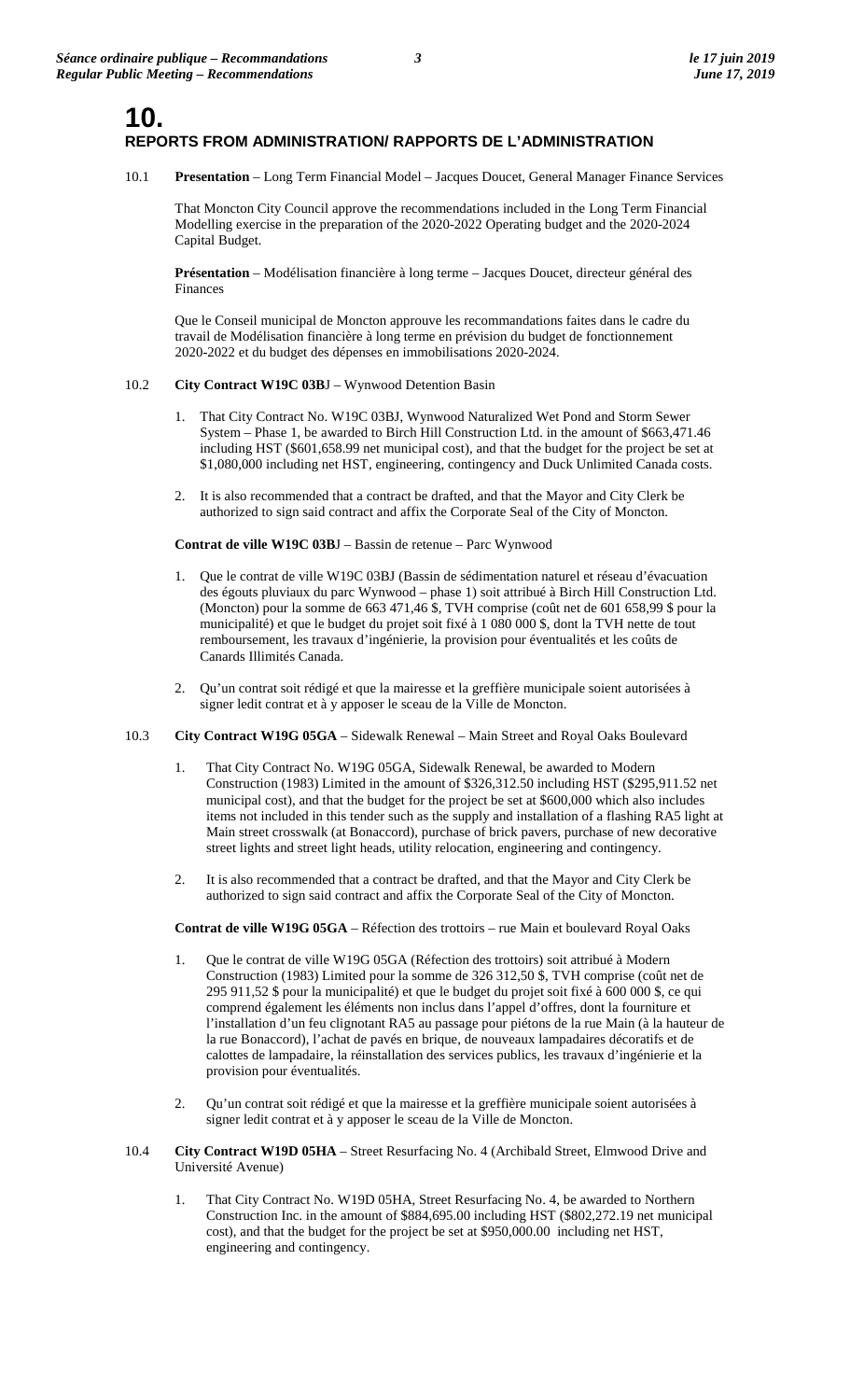2. It is also recommended that a contract be drafted, and that the Mayor and City Clerk be authorized to sign said contract and affix the Corporate Seal of the City of Moncton.

**Contrat de ville W19D 05HA** – Resurfaçage de rues n° 4 (rue Archibald, promenade Elmwood et avenue Université)

- Que le contrat de ville n<sup>o</sup> W19D 05HA (Resurfaçage de rues n<sup>o</sup> 4) soit attribué à Northern Construction Inc. pour la somme de 884 695,00 \$, TVH comprise (coût net de 802 272,19 \$ pour la municipalité) et que le budget du projet soit établi à la somme de 950 000,00 \$, incluant la TVH nette de tout remboursement, les frais d'ingénierie et la provision pour éventualités.
- 2. Qu'un contrat soit rédigé et que la mairesse et la greffière municipale soient autorisées à signer ledit contrat et à y apposer le sceau de la Ville de Moncton.
- 10.5 **City Contract W19D 05GC** Street Resurfacing No. 5 (Botsford Street, Church Street, Mountain Road, MacBeath Avenue and Salisbury Road)
	- 1. That City Contract No. W19D 05GC, Street Resurfacing No. 5, be awarded to Northern Construction Inc. in the amount of \$1,065,877.50 including HST (\$966,574.79 net municipal cost), and that the budget for the project be set at \$1,100,000.00 including net HST, engineering and contingency.
	- 2. It is also recommended that a contract be drafted, and that the Mayor and City Clerk be authorized to sign said contract and affix the Corporate Seal of the City of Moncton.

**Contrat de ville W19D 05GC** – Resurfaçage de rues n° 5 (rue Botsford, rue Church, rue Mountain, avenue MacBeath et rue Salisbury)

- 1. Que le contrat de ville n° W19D 05GC (Resurfaçage de rues n° 5) soit attribué à Northern Construction Inc. pour la somme de 1 065 877,50 \$, TVH comprise (coût net de 966 574,79 \$ pour la municipalité) et que le budget du projet soit établi à la somme de 1 100 000,00 \$, incluant la TVH nette de tout remboursement, les frais d'ingénierie et la provision pour éventualités.
- 2. Qu'un contrat soit rédigé et que la mairesse et la greffière municipale soient autorisées à signer ledit contrat et à y apposer le sceau de la Ville de Moncton.
- 10.6 **City Contract W19D 05JA** Street Full Depth Recycling and Resurfacing (Harrisville Boulevard, McLaughlin Drive and Shediac Road)
	- 1. That City Contract No. W19D 05JA, Street Full Depth Recycling and Resurfacing, be awarded to MacDonald Paving and Construction Ltd. in the revised amount of \$2,987,961.63 including HST (\$2,709,587.53 net municipal cost), and that the budget for the project be set at \$3,095,000.00 including net HST, engineering and contingency.
	- 2. It is also recommended that a contract be drafted, and that the Mayor and City Clerk be authorized to sign said contract and affix the Corporate Seal of the City of Moncton.

**Contrat de ville W19D 05JA** – Recyclage et resurfaçage de rues en profondeur (boulevard Harrisville, promenade McLaughlin et chemin Shediac)

- Que le contrat de ville n° W19D 05JA (Recyclage et resurfaçage de rues en profondeur) soit attribué à MacDonald Paving and Construction Ltd. pour la somme révisée de 2 987 961.63 \$, TVH comprise (coût net de 2 720 504,35 \$ pour la municipalité) et que le budget du projet soit établi à la somme de 2,709,587.53 \$, incluant la TVH nette de tout remboursement, les frais d'ingénierie et la provision pour éventualités.
- 2. Qu'un contrat soit rédigé et que la mairesse et la greffière municipale soient autorisées à signer ledit contrat et à y apposer le sceau de la Ville de Moncton.
- 10.7 **Quotation QP19-043**  Security Services Centennial Park & Magnetic Hill Tourism Area

**That** Quotation #QP19-043 – Security Services – Centennial Park and Magnetic Hill Tourism Area be awarded to the lowest Bidder meeting all Terms and Conditions, Specifications, and Requirements, being Neptune Security Services Inc., for the 2019/2020 operational season, at the Hourly Labour Rates provided by the Supplier, representing a Total Estimated Annual Contract Value of \$68,834.40, including H.S.T. @15%, with an option to renew the agreement for up to three (3) additional operational seasons, if it is deemed to be in the City's best interest to do so.

**Proposition de prix QP19-043** – Services de sécurité (parc du Centenaire et zone touristique de la Côte magnétique)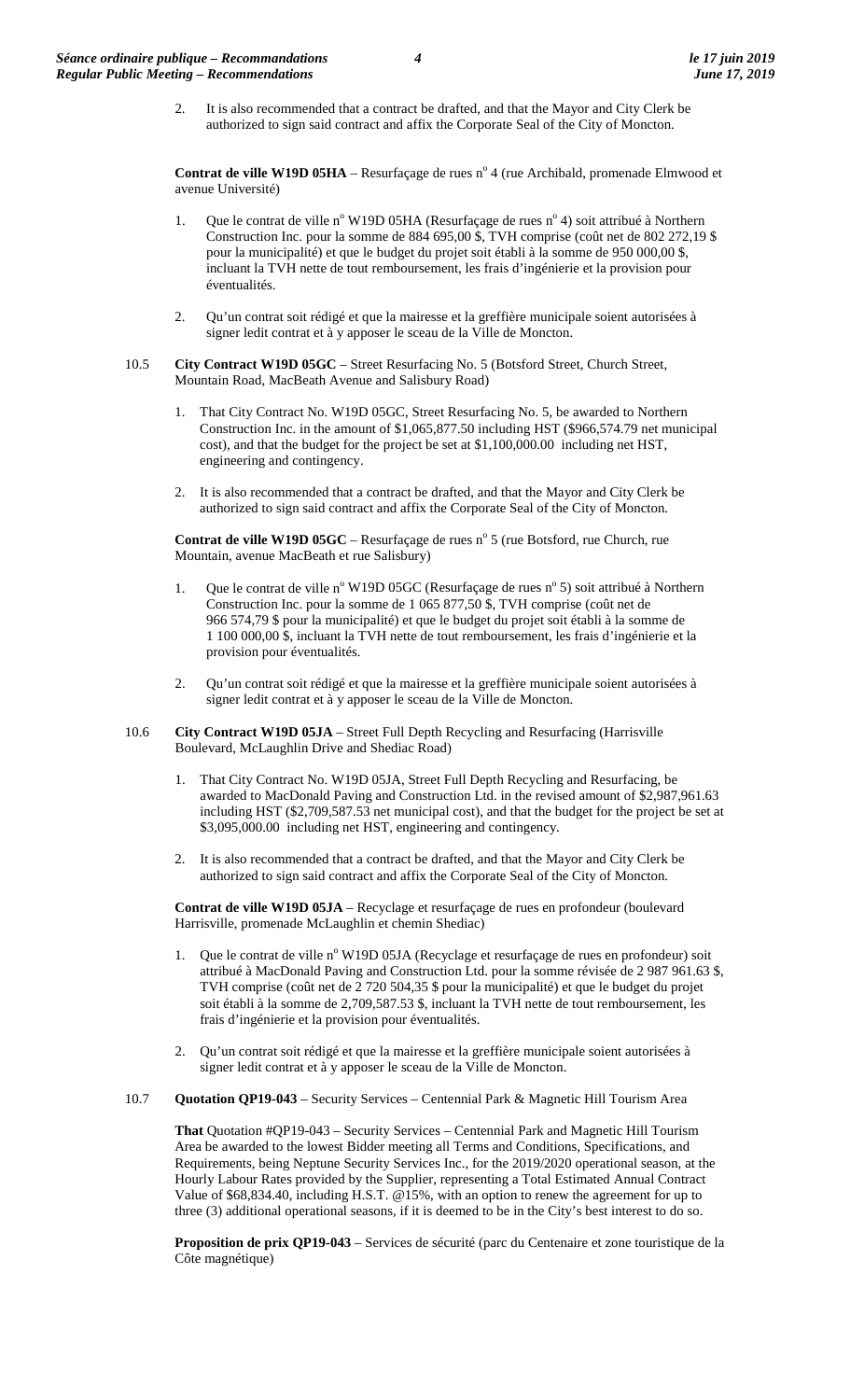**Que** le contrat de la proposition de prix QP19-043 (Services de sécurité pour le parc du Centenaire et la zone touristique de la Côte magnétique) soit attribué à au soumissionnaire le moins disant qui respecte les clauses et conditions et les spécifications, soit Neptune Security Services Inc., pour la saison 2019/2020, selon les tarifs horaires de main-d'œuvre proposés par le fournisseur, ce qui représente, pour ce contrat, une valeur annuelle totale estimative de 68 834,40 \$, dont la TVH de 15 %; le contrat est assorti d'une option permettant de le renouveler pour au plus trois (3) saisons opérationnelles supplémentaires, si on juge que cette prorogation répond aux intérêts supérieurs de la Ville.

- 10.8 **Tender TCS19-066**  Moncton High School Sports Field Reconstruction
	- It is recommended that Tender #TCS19-066 for the Moncton High School Sports Field Reconstruction be awarded to the lowest Bidder meeting the Terms and Conditions, and Specifications, being Turf Masters Landscaping Limited, for the Total Tendered Price of \$1,019,248.40, including H.S.T. @ 15%.
	- 2. It is also recommended that a ten percent (10%) Contingency Allowance in the amount of \$101,924.84, including H.S.T. @ 15% be established for this project to address any unforeseen / unknown site conditions which may result in additional work being required.
	- It is also recommended that the Mayor and City Clerk be authorized to sign an agreement with Turf Masters Landscaping Limited, and affix the Corporate Seal of the City of Moncton thereto.

**Appel d'offres TCS19-066** – Reconstruction du terrain de sport de l'école Moncton High

- 1. Que le contrat de l'appel d'offres TCS19-066 (Reconstruction du terrain de sport de l'école Moncton High) soit attribué au soumissionnaire le moins disant qui respecte les clauses et conditions et les spécifications, soit Turf Masters Landscaping Limited, pour le prix total proposé de 1 019 248,40 \$, incluant la TVH de 15 %.
- 2. Qu'une provision pour éventualités de 10 % (101 924,84 \$), incluant la TVH de 15 %, soit constituée pour ce projet afin de tenir compte des conditions imprévues ou inconnues du site qui pourraient entraîner du travail supplémentaire.
- 3. Qu'un contrat soit rédigé et que la mairesse et la greffière municipale soient autorisées à signer ledit contrat et à y apposer le sceau de la Ville de Moncton.
- 10.9 **Tender TCS19-068**  Supply & Installation of Artificial Turf Moncton High School
	- It is recommended that Tender #TCS19-068 for the Supply & Installation of Artificial Turf Moncton High School be awarded to the lowest Bidder meeting the Terms and Conditions, and Specifications, being Team Rochon Inc. / GTRTurf, for the Total Tendered Price of \$596,845.69, including H.S.T. @ 15%.
	- 2. It is also recommended that a ten percent (10%) Contingency Allowance in the amount of \$59,684.57, including H.S.T. @ 15% be established for this project to address any unforeseen / unknown site conditions which may result in additional work being required.
	- 3. It is also recommended that the Mayor and City Clerk be authorized to sign an agreement with Team Rochon Inc. / GTRTurf, and affix the Corporate Seal of the City of Moncton thereto.

**Appel d'offres TCS19-068** – Fourniture et installation de gazon artificiel – école Moncton High

- 1. Que le contrat de l'appel d'offres TCS19-068 (Fourniture et installation de gazon artificiel école Moncton High) soit attribué au soumissionnaire le moins disant qui respecte les clauses et conditions et les spécifications, soit Team Rochon Inc. / GTRTurf, pour le prix total proposé de 596 845,69 \$, incluant la TVH de 15 %.
- 2. Qu'une provision pour éventualités de 10 % (59 684,57 \$), incluant la TVH de 15 %, soit constituée pour ce projet afin de tenir compte des conditions imprévues ou inconnues du site qui pourraient entraîner du travail supplémentaire.
- 3. Qu'un contrat soit rédigé et que la mairesse et la greffière municipale soient autorisées à signer ledit contrat et à y apposer le sceau de la Ville de Moncton.
- 10.10 **Tender TCS19-081**  Colvert Trail Reconstruction (Centennial Park)
	- 1. That Tender #TCS19-081 for Colvert Trail Reconstruction (Centennial Park) be awarded to the lowest Bidder meeting the Terms & Conditions, and Specifications, being J.K. Fraser & Son Ltd., for the Total Tendered Price of \$755,293.41, including H.S.T. @ 15%.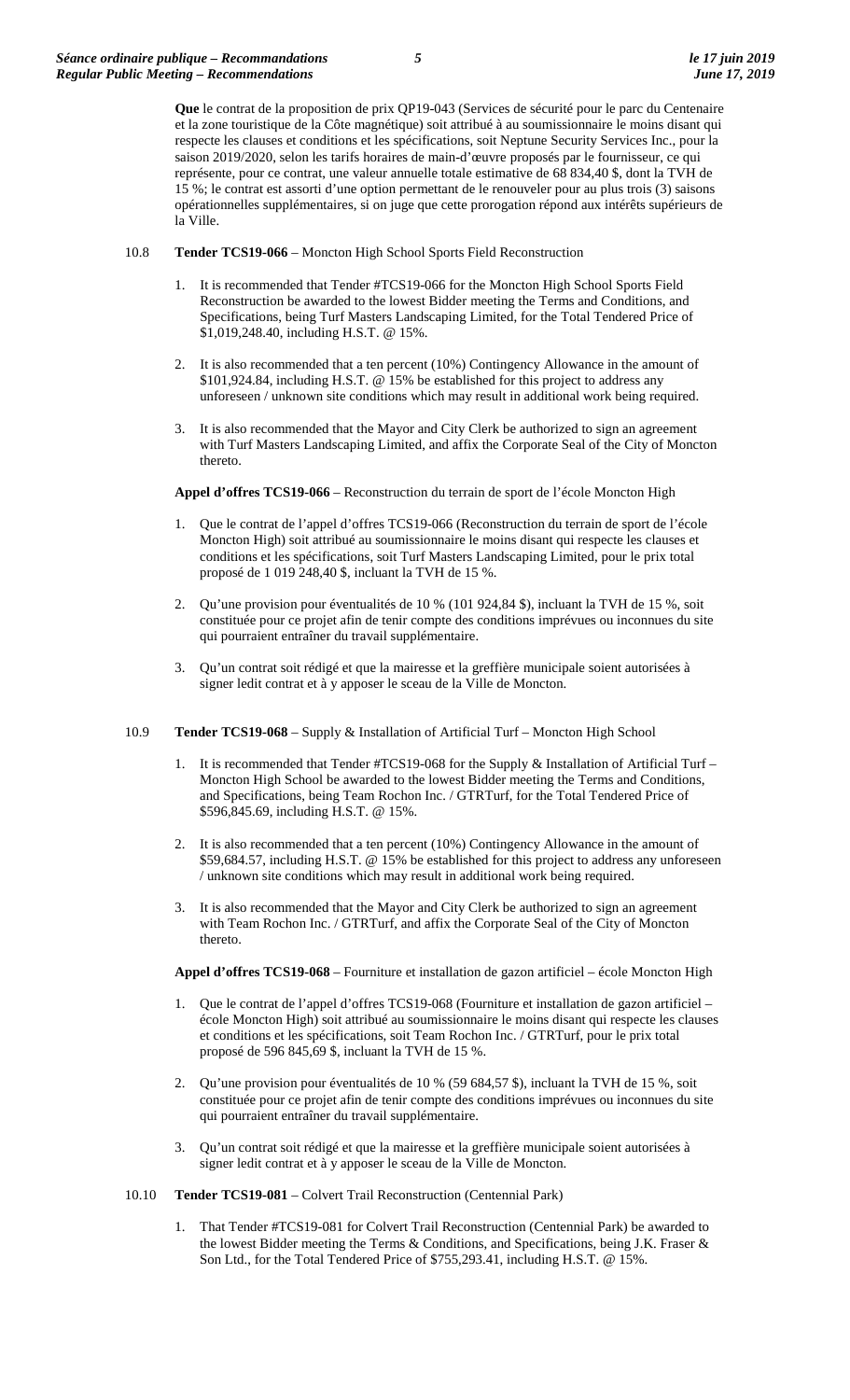- 2. It is also recommended that a ten percent (10%) Contingency Allowance in the amount of \$75,529.34, including H.S.T. @ 15% be established for this project to address any unforeseen / unknown site conditions which may result in additional work being required.
- 3. It is also recommended that the Mayor and City Clerk be authorized to sign an agreement with J.K. Fraser & Son Ltd., and affix the Corporate Seal of the City of Moncton thereto

**Appel d'offres TCS19-081** – Réfection du sentier Colvert (parc du Centenaire)

- 1. Que le contrat de l'appel d'offres TCS19-081 (Réfection du sentier Colvert au parc du Centenaire) soit attribué au soumissionnaire le moins disant qui respecte les clauses et conditions et les spécifications, soit J.K. Fraser & Son Ltd., pour le prix total proposé de 755 293,41 \$, incluant la TVH de 15 %.
- 2. Qu'une provision pour éventualités de 10 % (75 529,34 \$), incluant la TVH de 15 %, soit constituée pour ce projet afin de tenir compte des conditions imprévues ou inconnues du site qui pourraient entraîner du travail supplémentaire.
- 3. Qu'un contrat soit rédigé et que la mairesse et la greffière municipale soient autorisées à signer ledit contrat et à y apposer le sceau de la Ville de Moncton.
- 10.11 **Additional Replacements** of Residential and Commercial Water Meters (Reference: Quotation #QP18-102)

**That** Moncton City Council approve an amendment to Neptune Technology Group Canada Co.'s original agreement to include the replacement of an additional 7,000 meters / MTU's (in accordance with the Terms, Conditions, Specifications and Pricing submitted by Neptune Technology in response Quotation #QP18-102), representing an additional Total Estimated Cost of \$2,401,011.40, including H.S.T. @ 15%, which does not include the cost of Meter Transmission Units (MTUs) as they are being provided separately by the City through a standing purchase order.

**Remplacement supplémentaire** de compteurs d'eau résidentiels et commerciaux (référence : Proposition de prix QP18-102)

**Que** le Conseil municipal de Moncton approuve une modification du contrat d'origine de Neptune Technology Group Canada Co. pour prévoir le remplacement de 7 000 autres compteurs et UTC (conformément aux clauses, aux conditions, au devis descriptif et au barème de prix déposés par Neptune Technology pour donner suite à la Proposition de prix QP18-102), ce qui représente un coût total estimatif supplémentaire de 2 401 011,40 \$, dont la TVH de 15 %, sans tenir compte du coût des unités de transmission de compteur (UTC), qui sont fournies distinctement par la Ville dans le cadre d'un bon de commande permanent.

10.12 **Presentation** – Proposed By-Law Z-819 Dangerous or Unsightly Premises and Property

**That** Moncton City Council gives first reading to the proposed By-Law # Z-819 "A By-Law Relating to Dangerous or Unsightly Premises and Property in The City of Moncton".

**Présentation** – Projet d'arrêté Z-819 concernant les lieux dangereux ou inesthétiques

**Que** le Conseil municipal de Moncton procède à la première lecture du projet d'arrêté Z-819 concernant les lieux dangereux ou inesthétiques dans la ville de Moncton.

10.13 **Presentation** – Canada Street – Amendments to By-Law T-310 Relating to the Regulation of Traffic and Parking

**That** Moncton City Council give first reading to amendment By-Law #T-310.32 Relating to the Regulation of Traffic and Parking.

**Présentation** – Rue Canada – modification de l'arrêté T-310 réglementant la circulation et le stationnement

**Que** le Conseil municipal de Moncton procède à la première lecture de la modification de l'arrêté T-310 réglementant la circulation et le stationnement

10.14 **Presentation** – Accommodation Levy – Catherine Dallaire, General Manager, Recreation, Culture and Events

**That** Moncton City Council give First Reading to By-law #A-1419, Tourism Accommodation By-Law.

**That**, should Moncton City Council enact the specified By-law, that it directs administration to undertake discussions with the South East Regional Service Commission, the Greater Moncton Hoteliers and regional industry representatives regarding implementation of the levy and establishment of the destination marketing organization